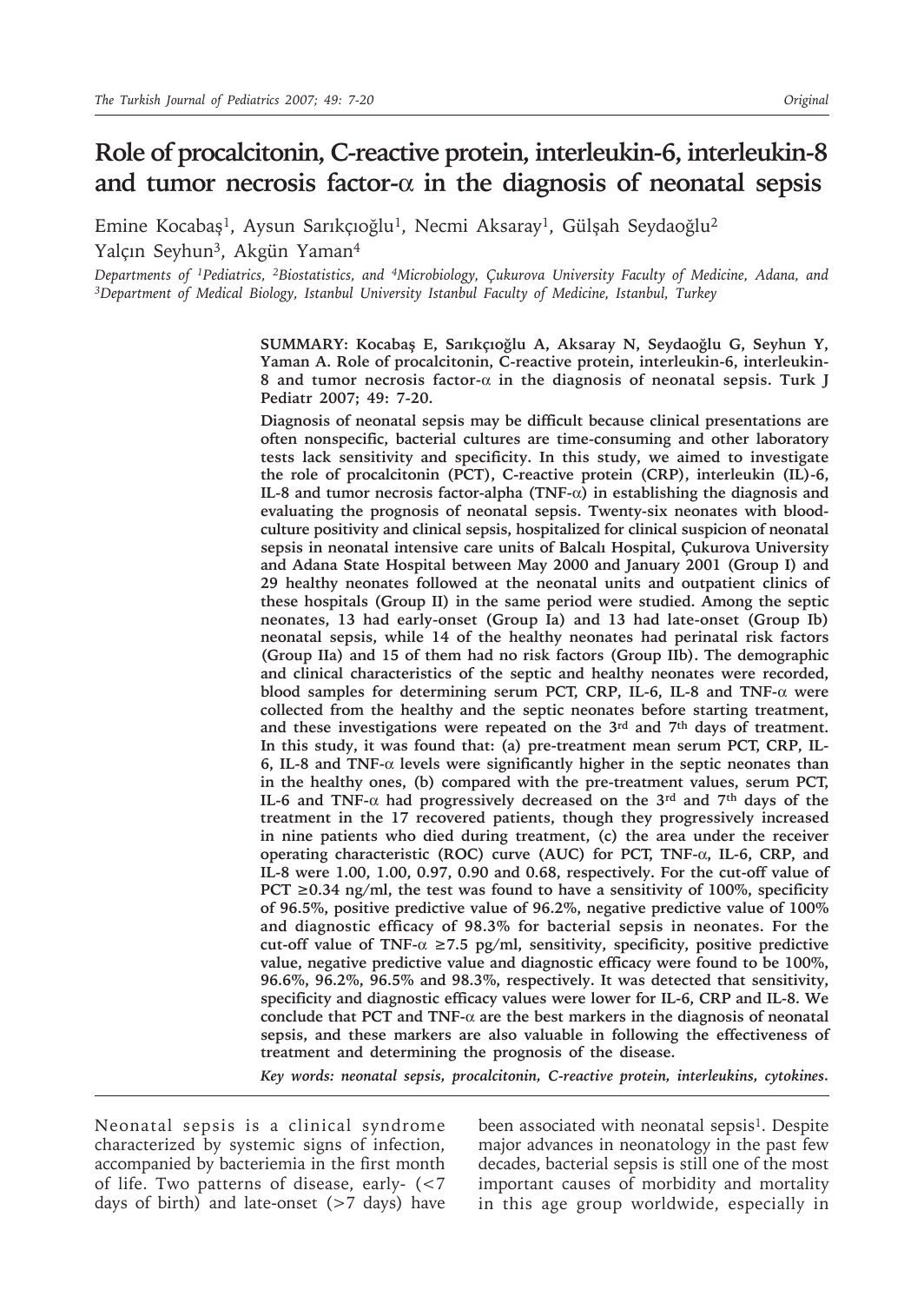developing countries2. Early detection of bacterial sepsis is difficult for various reasons: firstly, early warning signs and symptoms are often protean and non-specific. Then there is the difficulty of distinguishing the clinical picture of neonatal sepsis from non-infectious causes. Further, microbiological culture results are not usually available until at least 48-72 hours after the specimen reaches the laboratory, and high false-negative rates of culture results may occur<sup>3</sup>. The availability of a laboratory test to accurately and rapidly identify septic neonates would be of great value in improving the outcome of these patients. Equally difficult is the exclusion of infection in infants with suspected sepsis. The initiation of antibiotic treatment by physicians for all of the patients with sepsis suspicion, since the risk of mortality is very high in non-treated or inappropriately treated cases, leads to unnecessary intravenous antibiotics being administered in the case of 11-23 noninfected newborns for every one with proven sepsis<sup>4,5</sup>. Early detection of the absence of infection would decrease the number of children started on antibiotics, shorten the length of hospital stay, and lessen the treatment costs and potential for emergence of resistant organisms.

Several hematological tests [total leukocyte count, total neutrophil count, immature neutrophil count, immature / total neutrophil (I/T) ratio and morphological and degenerative changes in neutrophils] were used for the early and reliable diagnosis of neonatal sepsis in the early and mid 1980's. The non-specific nature of these tests has directed investigators towards finding more specific and earlier increasing infection markers. In the last 25 years, acute phase proteins, complement system components, chemokines, cytokines, adhesion molecules, cell surface markers and combinations of these were investigated for the early and reliable diagnosis of neonatal sepsis. Today, procalcitonin (PCT), C-reactive protein (CRP), interleukin (IL)-6, IL-8, tumor necrosis factor-alpha (TNF- $\alpha$ ), and some leukocyte surface antigens (CD11b, CD64) are the most hopeful markers amongst these<sup>6</sup>. In most of the studies, a positive correlation has been shown between these markers and neonatal sepsis. However, quite contradictory results have been reported because of the investigation of patients with different gestational ages

and birth weights, use of different sepsis descriptions, study of only small sample groups and variability in the characteristics of the control groups.

In this study, we aimed to: (1) investigate the value of PCT, CRP, IL-6, IL-8 and TNF- $\alpha$  in establishing the early diagnosis of early-onset and late-onset neonatal sepsis; (2) determine the most appropriate cut-off value of each marker in detecting neonatal sepsis by using receiver operating characteristics (ROC) curves and identifying the diagnostic sensitivity, specificity, positive predictive value (PPV), negative predictive value (NPV), efficiency and area under ROC curve (AUC) of these markers according to those cut-off levels; and (3) follow the alterations in plasma concentrations by serial measurements of these markers during treatment and therefore investigate their roles in determining the efficacy of treatment and the prognosis of the disease.

# **Material and Methods**

In this study, all consecutive neonates admitted with a suspected clinical sepsis and hospitalized in the neonatal intensive care units at Balcalı Hospital, Çukurova University and Adana State Hospital, all consecutive healthy neonates who had no signs of infection but had been hospitalized for their perinatal risk factors in the neonatal units of these hospitals, and all consecutive healthy neonates without infectious risk factors admitted to the wellbaby outpatient clinics of these hospitals were prospectively enrolled between May 2000 and January 2001. Newborns that had been started on antibiotic treatment earlier and had a history of maternal antibiotic administration were excluded from the study. Variables of each case recorded at baseline and during follow-up included newborns' demographics, antenatal, prenatal and postnatal history, physical examination findings, principal diagnosis, vital signs, routine blood tests, microbiologic culture results and applied therapies. Samples for hematological tests (complete blood count, WBC differentiationleukocyte formula, thrombocyte count) from healthy newborns, and before starting the antimicrobial therapy, whole blood count, urine examination, sedimentation rate, CRP, biochemical tests including blood glucose, hepatic and renal function tests, arterial blood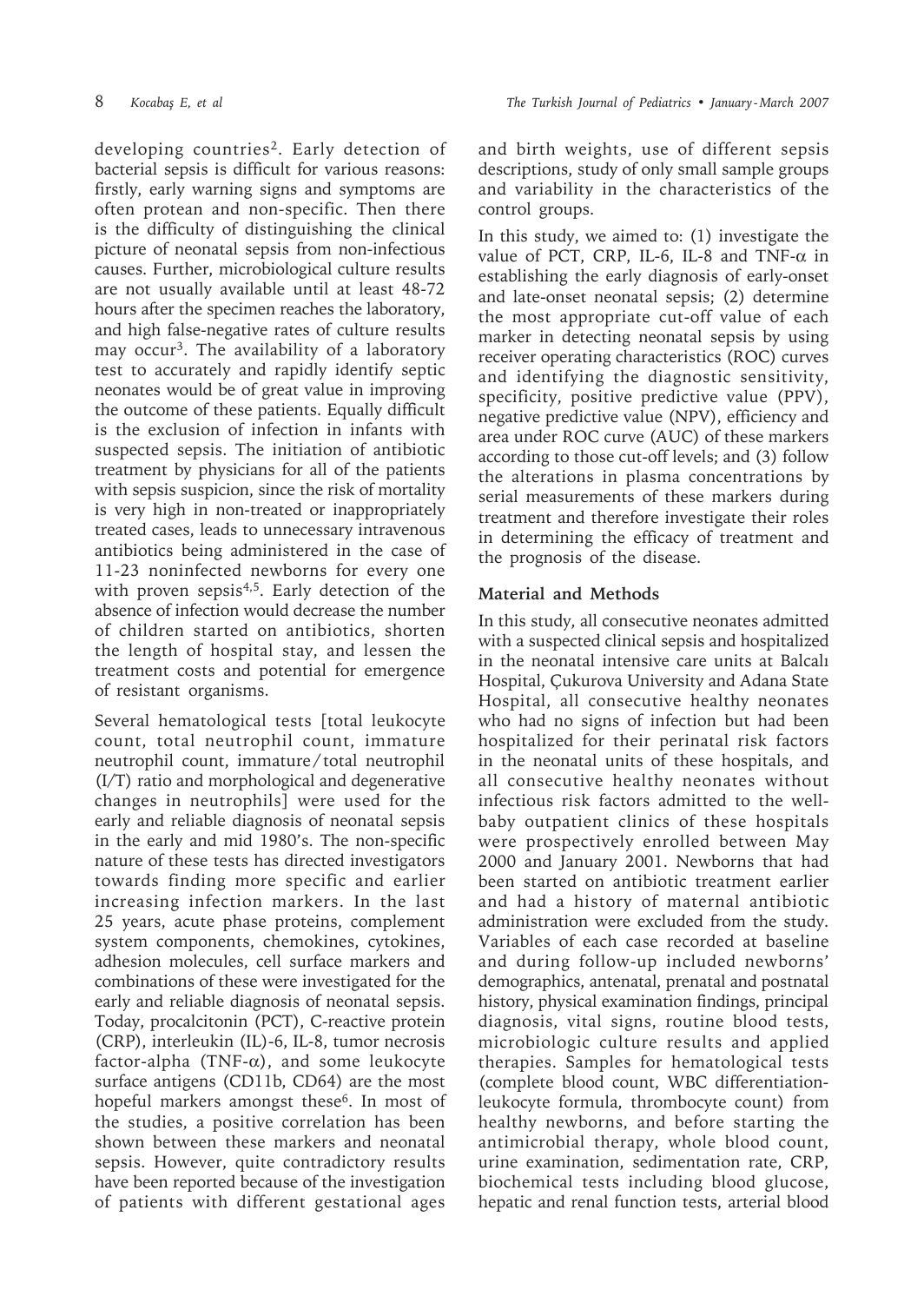gases, chest and abdominal X-ray images and cultures (blood, throat, urine, cerebrospinal fluid-CSF and tracheal aspiration etc.) from neonates with suspected sepsis were obtained. In addition, blood samples for CRP, PCT, IL-6, IL-8 and TNF- $\alpha$  were obtained from healthy neonates and from neonates with suspected sepsis before starting the antimicrobial therapy (Day 0). While blood samples for sepsis markers were reobtained only from neonates with positive blood cultures (patient group) on the  $3^{rd}$  (Day 3) and  $7^{th}$  days (Day 7) of treatment, for ethical reasons, they were taken only once from the healthy neonates (control group) in the neonatal unit or the well-baby outpatient clinics. Written consent was obtained from the families of all the investigated neonates, and the study protocol was approved by the ethical committee of the Faculty of Medicine, Çukurova University.

Patient group (Group I): Of a total of 157 premature and term newborns hospitalized in the neonatal intensive care units at Balcalı Hospital, Çukurova University and Adana State Hospital between May 2000 and January 2001, 53 had been diagnosed as suspected clinical sepsis based on their Hematological Score and Töllner Score results (hematological score ≥3 and Töllner Score ≥10)<sup>7,8</sup>. Eight of them were excluded from the study since either their mothers had used antibiotics or the newborn had been given antibiotics before, and four were excluded because permission was not obtained from one or both of the parents. Thus, 41 neonates with suspected sepsis were included in the study. Before starting the antimicrobial therapy, laboratory tests were performed and blood samples were taken for sepsis markers from these 41 neonates with suspected sepsis. Blood cultures were found to be positive in the first 48 hours of treatment in 26 of those neonates that were started on antibiotic treatment. These 26 patients who had positive blood cultures and clinical findings of sepsis (change in skin color, peripheral circulation impairment, hypotonia, bradycardia, respiratory distress, hepatomegaly, leukocytosis/leukopenia, left shift, thrombocytopenia, metabolic acidosis) were finally investigated as a patient group (Group I) in the study. Second and third blood samples for sepsis markers were obtained from these patients on the 3rd (Day 3) and

7th days (Day 7) of treatment. Nine of the 26 investigated patients died during the treatment period. Five of the patients with early-onset neonatal sepsis died in the first 48 hours of treatment, so blood samples from those patients could be obtained only once before the treatment and once before death. However, four of the patients with late-onset neonatal sepsis also died, but since these deaths occurred after the 7th day of treatment, blood samples could be obtained before treatment and on the 3rd and 7th days of the treatment. The patient group was evaluated in two subgroups according to their birth ages: (a). Early-onset neonatal sepsis (Group Ia): 13 septic neonates whose birth ages were between 0-5 days, (b). Late-onset neonatal sepsis (Group Ib): 13 septic neonates whose birth ages were between 5-30 days.

Control group (Group II): Healthy neonates who were brought to the well-baby outpatient clinics for check-ups, and healthy neonates who were born and followed for 0–5 days in neonatal units because of their perinatal risk factors, who were not supposed to be clinically septic and who had normal physical examination findings, hematological tests and CRP results (CRP  $\leq 6$  mg/L) were investigated as the control group (Group II). The control group was evaluated in two subgroups according to whether or not perinatal risk factors were present: (a) Healthy neonates with perinatal risk factors (Group IIa): 14 neonates with risk factors such as prematurity, diabetic mother, mother with systemic lupus erythematosus, anoxic delivery, and fetal distress, and (b) Healthy neonates with no perinatal risk factors (Group IIb): 15 healthy neonates without risk factors.

Laboratory analyses: Complete blood counts were carried out with an automatic counter (Medonic CA 530 Thor Model Coulter-Counter) in the patient and control groups. By examining peripheral blood smears prepared with Giemsa stain, band forms, myelocytes and metamyelocytes in leukocyte formula evaluated as immature neutrophils and immature/ total neutrophils (I/T) ratio was calculated. I/T neutrophil ratios greater then 0.2 were evaluated as pathologic<sup>9</sup>.

Before starting the antimicrobial treatment, blood cultures, and urine, CSF and tracheal aspiration cultures (TAC), when needed,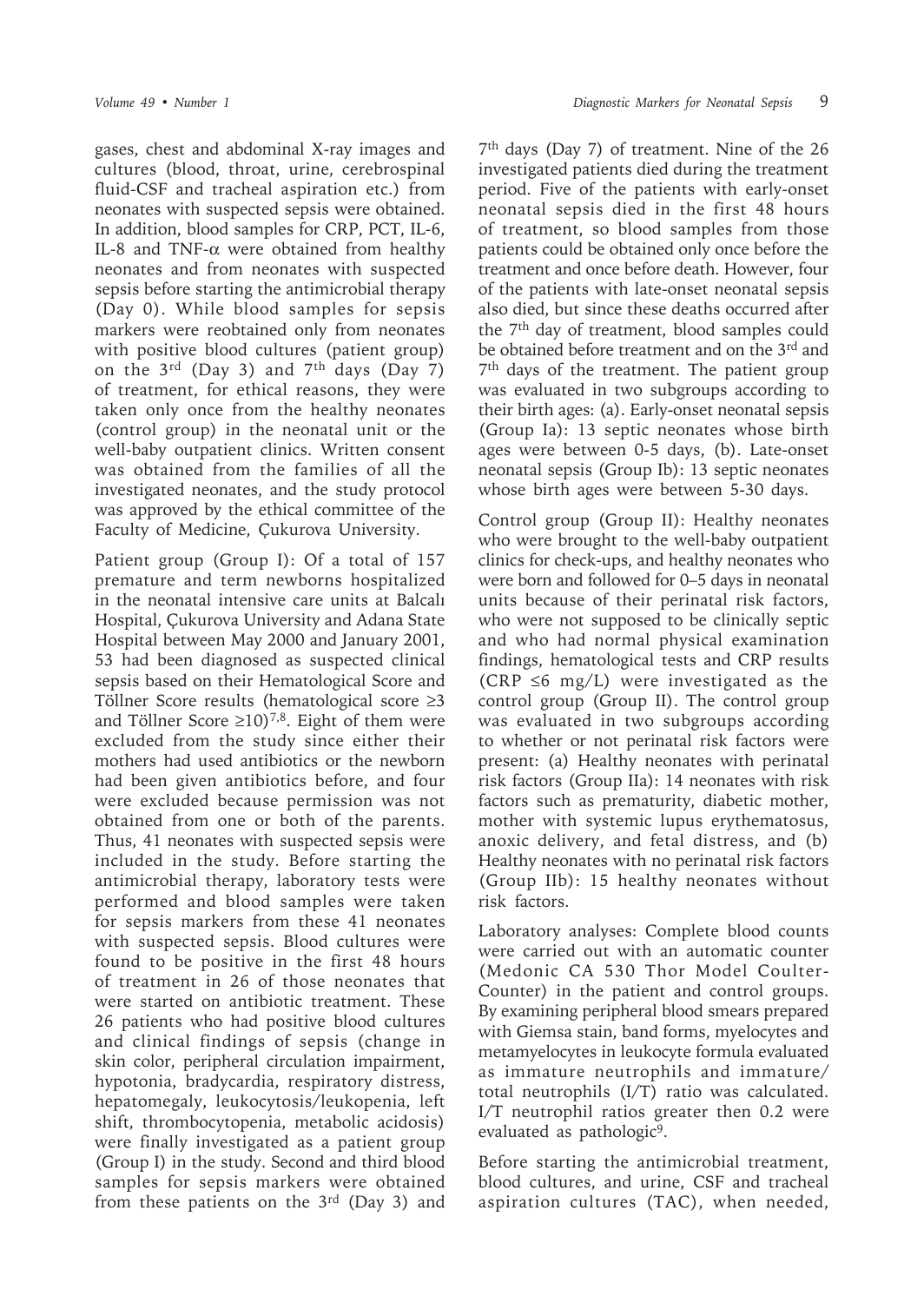were obtained from all of the neonates with suspected sepsis. Cultures were examined using the BACTEC 9240 (Becton Dickinson) automation system. Microbiological sorting of growing microorganisms was made by SPECTOR (Becton Dickinson) equipment. For urine culture, urine samples were planted in bloody and eosin-methylene blue (EMB) agars and incubated for 24–48 hours under aerobic conditions. Identification and antibiograms of growing microorganisms were evaluated with Vitek-2 Systems (BioMérieux) equipment.

Blood samples that were obtained from the control group and from neonates with suspected sepsis before treatment were centrifuged at 2500 cycles for 15 mins and the serum part was preserved by freezing it at –20°C for PCT and cytokine (IL-6, IL-8, TNF- $\alpha$ ) studies, while CRP investigation was made immediately. This process was repeated on the 3rd and 7th days of treatment of the patient group. CRP level measurement was studied by the latex immunonephelometric method (BNA analyser, Behring-Werke AG, Marburg, Germany). CRP was measured twice, once before the treatment period and once on the 7th day of the treatment. CRP levels ≤6 mg/L were accepted as normal. PCT levels were measured by the immunoluminometric method with Auto-Clini Lumat LB 952 equipment using Lumitest-®PCT kits (Brahms-Diagnostica, Berlin, Germany). The lowest detection limit of this test is at the level of 0.08 ng/m $1^{10}$ . IL-6 and IL-8 levels were measured by the ELISA (enzyme linked immunosorbent assay) method using cytoscreen immunoassay kits (Pierce Endogen, USA). TNF- $\alpha$  levels were measured by the solid phase sandwich ELISA method using immunoassay kit (Biosource International, USA)<sup>11</sup>. All of the laboratory analyses in this study were carried out in the central laboratory of Balcali Hospital, Çukurova University.

Statistical analyses: Statistical analyses were performed using the statistical package SPSS v 10.0. For continuous variables, normality was checked. Since the data were not distributed normally, an appropriate non-parametric test was chosen. Comparisons of continuous variables between groups were applied using the Mann-Whitney U test. Time-dependent within group data were analyzed by the Wilcoxon rank sum test. Categorical variables between groups were analyzed using the chisquare test. A ROC curve was constructed to determine the optimal laboratory diagnostic parameters (PCT, CRP, IL-6, IL-8, TNF- $\alpha$ ) in predicting a newborn with sepsis. A ROC curve displayed the false-positive rate on the x axis (specificity), and the true-positive rate on the y axis (sensitivity) for varying test cut-off values, thus plotting the performance of a diagnostic test<sup>12</sup>. The ideal cut-off criteria for the laboratory results were chosen by determining the point lying geometrically closest to an ideal test with 100% specificity and sensitivity<sup>13</sup>. Diagnostic efficiency was defined as (sensitivity+specificity)/2. Results were presented as number  $(n)$ , percent  $(\%)$ , mean, standard deviation (SD), median, and minimum-maximum (min-max). A p value <0.05 was considered as significant.

## **Results**

In this study, 26 neonates with positive blood cultures and clinical sepsis (Group I) and 29 healthy neonates (Group II) were investigated. The patient group was evaluated in two subgroups as early-onset (Group Ia)  $(n=13)$ and late-onset neonatal sepsis (Group Ib)  $(n=13)$ . The control group consisting of healthy neonates was also evaluated in two subgroups: healthy neonates with perinatal risk factors (Group IIa)  $(n=14)$  and healthy neonates with no perinatal risk factors (Group IIb)  $(n=15)$ .

Blood culture was positive for all patients. The identified bacteria included Klebsiella pneumoniae (n=11), Escherichia coli (n=5), Staphylococcus epidermidis (n=5), Pseudomonas aeruginosa (n=2), S. aureus (n=1), S. warneri  $(n=1)$  and Acinetobacter baumannii  $(n=1)$ . In addition to the blood cultures, positive urine cultures in six of the patients (all E. coli), positive CSF cultures in two of them (1 K. pneumoniae, 1 S. pneumoniae) and positive tracheal aspiration cultures in nine of them (7 K. pneumoniae, 2 P. aeruginosa) were found. One or more perinatal risk factors were detected in healthy neonates with risk factors (Group IIa): prematurity (n=6), respiratory distress syndrome  $(n=4)$ , preeclamptic mother  $(n=4)$ , eclamptic mother (n=2), transient tachypnea of newborn (n=2), mother with placenta previa  $(n=1)$ , diabetic mother  $(n=1)$ , mother with systemic lupus erythematosus  $(n=1)$  and low Apgar score  $(n=1)$ .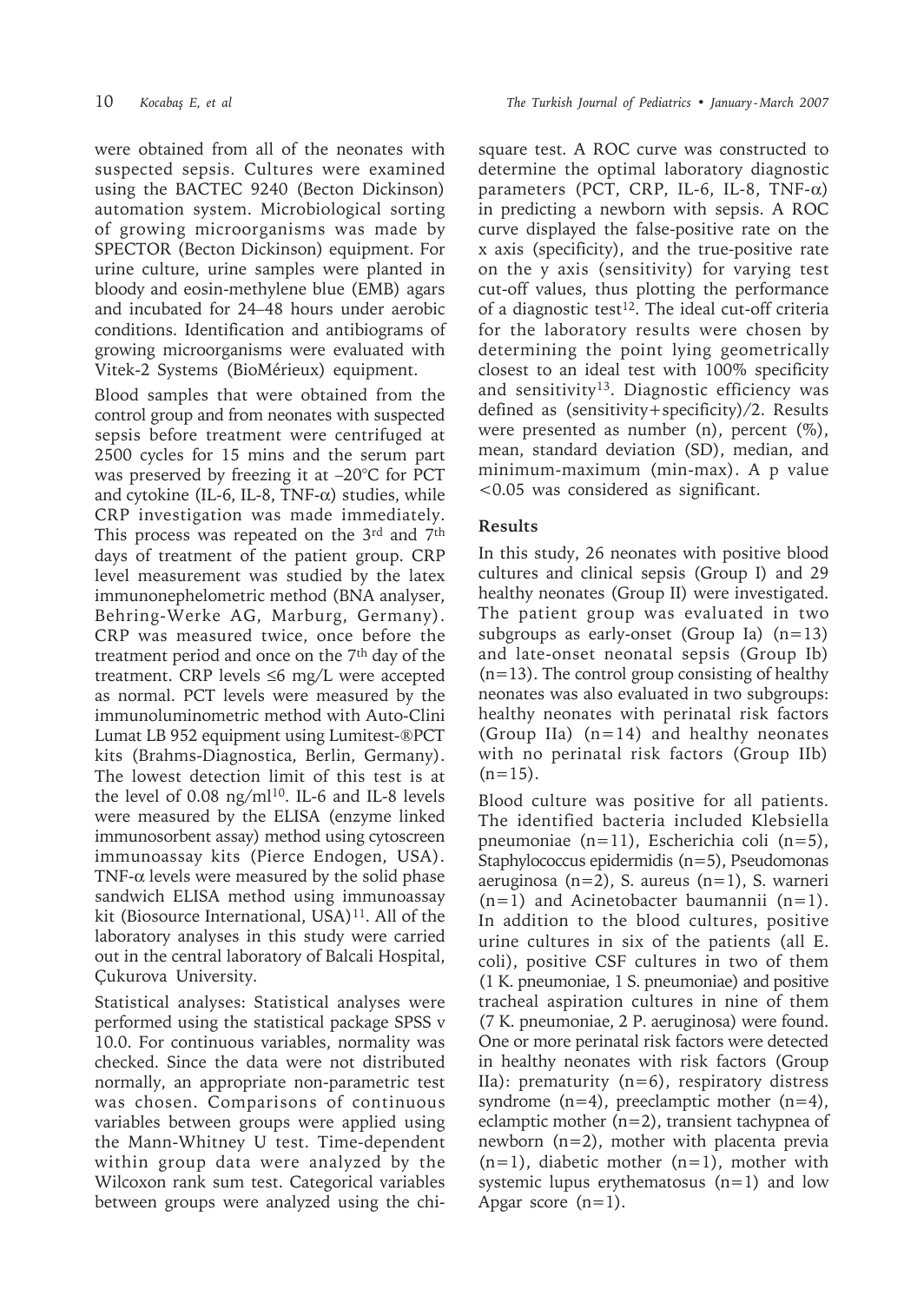The demographic data of the patient and control groups are shown in Table I. There was no significant difference in mean gestational age, age, weight, gender and premature/term born newborns ratio between the investigated patient  $(n=26)$  and control  $(n=29)$  groups  $(p>0.05)$ . The baseline (Day 0) laboratory values of the patient and control groups are shown in Table II. We found that mean serum PCT, IL-6, IL-8, TNF- $\alpha$  and CRP levels were significantly higher in the patient group compared with the control group  $(p<0.001, p<0.001, p<0.05,$ p<0.001 and p<0.001, respectively). When newborns with early-onset neonatal sepsis (age range: 1-4 days) (Group Ia) were compared with newborns with late-onset neonatal sepsis (age range: 8-30 days) (Group Ib), mean serum IL-6 values were found to be lower  $(X \pm SD)$ :  $16.5\pm15.5$  pg/ml) in newborns with early-onset neonatal sepsis ( $p$ <0.05), while no significant difference was detected in the mean gestational age, weight, gender, premature/term born newborns ratio and serum PCT, IL-8, TNF-α and CRP values (Tables I, II). When healthy neonates carrying perinatal risk factors (age range: 1-4 days) (Group IIa) were compared with healthy neonates who had no risk factors (age range: 5-29 days) (Group IIb), it was found that in neonates with risk factors, mean gestational age and weight were lower than those of the neonates without risk factors (p<0.01 and p<0.001, respectively), while male/female ratio was higher (p<0.05). No significant difference was found in mean serum PCT, CRP, IL-8 and TNF- $\alpha$  values between the two groups, but serum mean IL-6 levels  $(3.4 \pm 2.9 \text{ pg/ml})$  were found higher in newborns with risk factors  $(p<0.05)$ .

Serum values of CRP, PCT, IL-6, IL-8 and TNF- $\alpha$  before beginning treatment (Day 0) and on the  $3^{\text{rd}}$  (Day 3) and  $7^{\text{th}}$  days (Day 7) of treatment are shown in Table III. The values of nine septic newborns who died during the treatment period and of 17 septic newborns who recovered are given separately in this Table. Serum CRP measurements could only be studied before treatment and on the 7th day of treatment. In septic neonates who recovered with treatment, it was detected that serum median values of CRP, PCT, IL-6, IL-8 and TNF-α progressively decreased on the 3rd and 7th days of treatment when compared with pretreatment values and this decrease was statistically significant, while low CRP values on the 7<sup>th</sup> day of treatment were not at a significant level  $(p=0.8)$ . In septic neonates who died during the treatment period, it was observed that, when compared with pretreatment values, serum median PCT, IL-6, TNF-α and CRP values had been progressively rising, and this rise was of a significant dimension, while the increase in mean serum IL-8 levels was of limited significance ( $p=0.066$ ). When pretreatment serum median PCT, IL-6, IL-8, TNF-α and CRP levels of septic neonates who recovered during the treatment period were compared with those of the septic neonates who died during the treatment period, it was detected that serum median PCT, IL-6 and TNF- $\alpha$  levels were significantly higher in the recovered patients, while no significant difference was found in serum median IL-8 and CRP levels between the two groups.

The optimal cut-off values were identified by drawing ROC curves of tests (CRP, PCT, IL-6, IL-8, TNF- $\alpha$ ) that were investigated in distinguishing septic neonates from the healthy ones (Fig. 1). The sensitivity, specificity, PPV, NPV, diagnostic efficiency and the AUC of the tests for the optimal cut-off values selected were identified using ROC analysis for Day 0 (Table IV). The optimum cut-off value was found to be 10 mg/L for CRP, 0.34 ng/ml for PCT, 3.6 pg/ml for IL-6, 0.65 pg/ml for IL-8 and 7.5 pg/ml for TNF- $\alpha$  in the diagnosis of neonatal sepsis. For these cut-off values, AUC values were found to be 0.90 for CRP (95%CI; 0.81-1), 1.00 for PCT (1-1), 0.98 for IL-6 (0.94-0.99), 0.69 for IL-8 (0.54-0.82), and 1.00 for TNF- $\alpha$  (0.99-1) (Table IV). At a cutoff of 0.34 ng/ml, PCT was found to have a sensitivity of 100%, specificity of 96.6%, PPV of 96.2%, NPV of 100% and diagnostic efficacy of 98.3% for bacterial sepsis in neonates. For the cut-off value of TNF- $\alpha$  of 7.5 pg/ml, sensitivity, specificity, PPV, NPV and diagnostic efficacy of the test were found to be 100%, 96.6%, 96.2%, 96.5% and 98.3%, respectively. It was detected that diagnostic efficacy values were lower for IL-6, CRP and IL-8 (Table IV).

### **Discussion**

In this study, in which 26 septic neonates with positive blood culture and 29 healthy neonates were investigated to evaluate the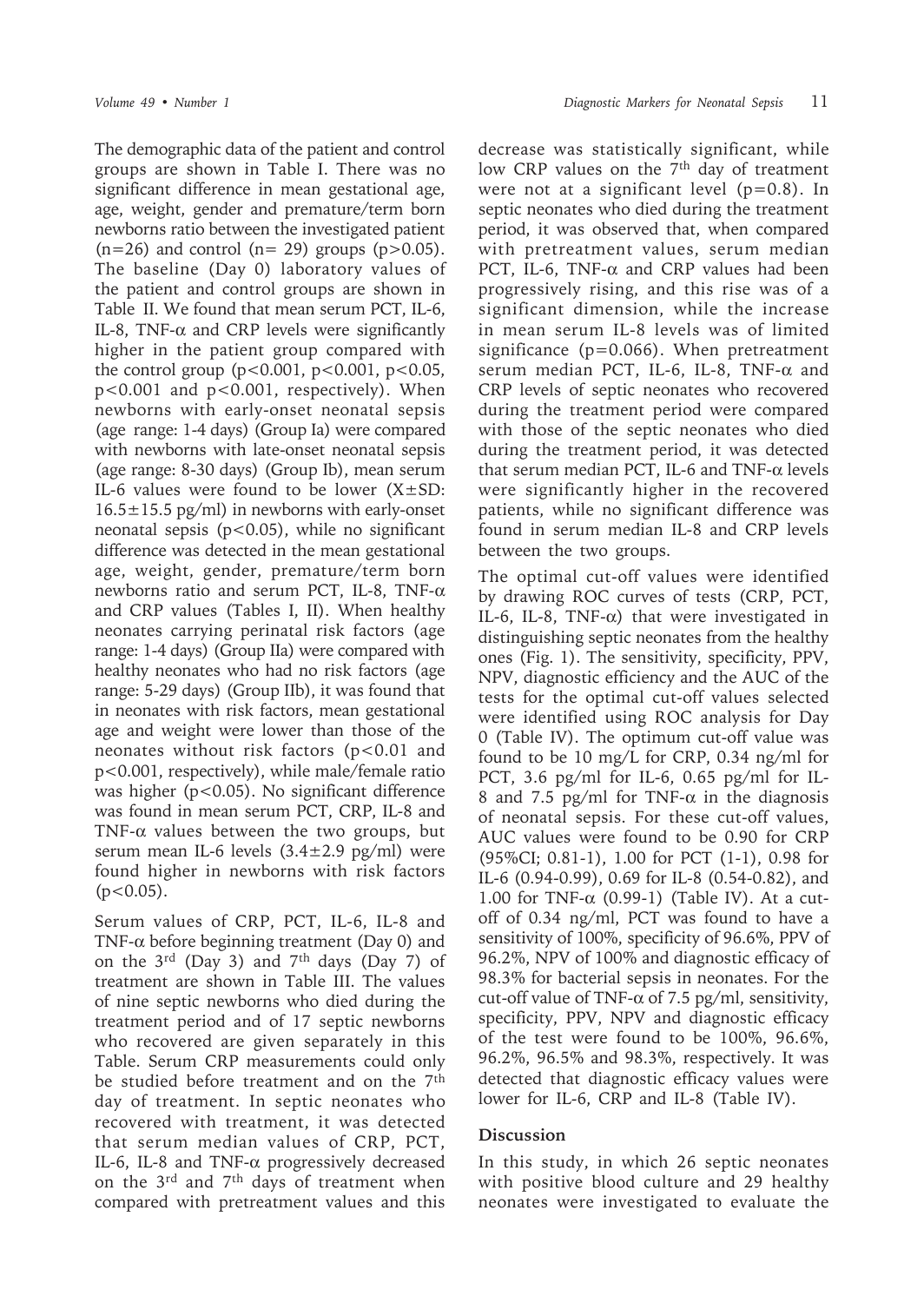|                                                                                                          |                                                                  | Septic neonates                                                       |                                                                      |                                                                     | Healthy neonates                                                |                                                                 |
|----------------------------------------------------------------------------------------------------------|------------------------------------------------------------------|-----------------------------------------------------------------------|----------------------------------------------------------------------|---------------------------------------------------------------------|-----------------------------------------------------------------|-----------------------------------------------------------------|
| Demographic data                                                                                         | Early-onset sepsis<br>Mean ± SS<br>(Min-Max)<br>Median<br>(n:13) | Late-onset sepsis<br>$(n:13)$<br>Mean $\pm$ SS<br>Median<br>(Min-Max) | All patients<br>(n:26)<br>Mean±SS<br>Median<br>Min-Max)<br>(Min-Max) | With risk factor<br>$(m:14)$<br>Mean $\pm$ SS<br>Median<br>Min-Max) | Without risk factor<br>(n:15)<br>Mean±SS<br>Median<br>(Min-Max) | All controls<br>$(n:29)$<br>Mean $\pm$ SS<br>Median<br>Min-Max) |
| Gestational age (week)                                                                                   | 34.64±4.32<br>$(28-40)$<br>34.0                                  | $37.07 + 3.63$<br>$\frac{38.0}{(28-39)}$                              | $35.8 \pm 4.10$<br>$38.0$<br>$(28-40)$                               | $35.8 \pm 2.7$<br>$36.5$<br>(31-40)                                 | $38.7 \pm 0.9$<br>39.0<br>(37-40)                               | $37.3 \pm 2.4$<br>$38.0$<br>$(31-40)$                           |
| Age (day)                                                                                                | $1.9 + 1.1 + 4.4$<br>$(1-4)$<br>2.0                              | $20.61 \pm 8.42$<br>$22.0$<br>$(8-30)$                                | $11.2 \pm 11.2$<br>6.0<br>(1-30)                                     | $1.9 \pm 1.14$<br>$1.5$<br>$(1-4)$                                  | $12.7 \pm 6.0$ w v<br>11.0<br>(5-29)                            | $7.5 \pm 7.0$<br>$5.0$<br>$(1-29)$                              |
| Weight (g)                                                                                               | $2719.2 \pm 1172.3$<br>$(1300 - 4700)$<br>2450.0                 | $3156.9 \pm 1103.1$<br>3020.0<br>(1660-5400)                          | $2938.1 \pm 1137.3$<br>1300-5400)<br>2860                            | 2627.7±630.3<br>1698-3600)<br>2650                                  | $3573.3 \pm 612.3$ v<br>2800-5100)<br>3400                      | $3116.8 \pm 776.6$<br>1698-5100)<br>3200.0                      |
| Sex $(M/F)$ #                                                                                            | 9/4                                                              | 7/6                                                                   | 16/10                                                                | 11/3                                                                | $5/10\n$                                                        | 16/13                                                           |
| Premature/term#                                                                                          | 7/6                                                              | 3/10                                                                  | 10/16                                                                | 6/8                                                                 | 2/13                                                            | 8/21                                                            |
| $\alpha$ : Comparison between all septic and all healthy neonates.<br>data was expressed as number.<br># |                                                                  |                                                                       |                                                                      |                                                                     |                                                                 |                                                                 |

Table I. Demographic Data of the Patient and Control Groups **Table I.** Demographic Data of the Patient and Control Groups

♣: Comparison between neonates with early-versus late-onset sepsis.

α\*φ♥: Comparison between healthy neonates with versus without risk factor. : Comparison between neonates with early-onset sepsis and healthy neonates with risk factor.

: Comparison between neonates with late-onset sepsis and healthy neonates without risk factor.

(α, ♣, ♥, \*, φ): p< 0.05, ( α ) 'IO'O >Δ :(Φ Φ \*\*, ' ▶▶ '' \# \# '' o'O α α α, ♣♣♣, ♥♥♥, \*\*\*, φ φ φ): p<0.001.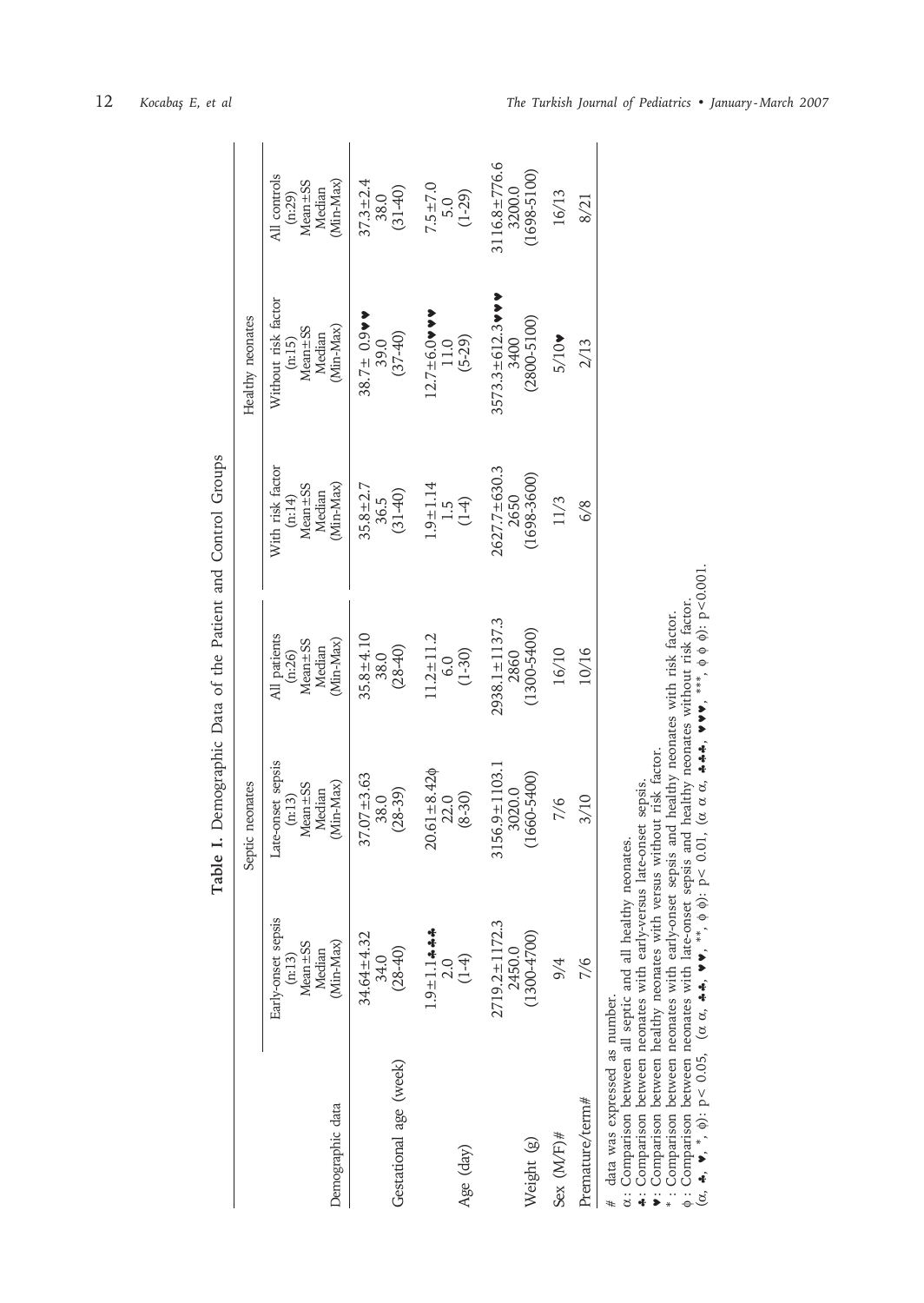|                                                                                                          |                                                                    | Septic neonates                                                   |                                                                           |                                                                    | Healthy neonates                                                        |                                                                  |
|----------------------------------------------------------------------------------------------------------|--------------------------------------------------------------------|-------------------------------------------------------------------|---------------------------------------------------------------------------|--------------------------------------------------------------------|-------------------------------------------------------------------------|------------------------------------------------------------------|
| Laboratory values                                                                                        | Early-onset sepsis<br>$Mean = SS$<br>(Min-Max)<br>Median<br>(n:13) | Late-onset sepsis<br>$Mean = SS$<br>(Min-Max)<br>Median<br>(n:13) | All patients<br>$(n:26)$<br>(Min-Max)<br>$Mean \pm SS$<br>Median          | With risk factor<br>$Mean \pm SS$<br>(Min-Max)<br>Median<br>(n:14) | Without risk factor<br>$(n:15)$<br>Mean $\pm$ SS<br>(Min-Max)<br>Median | All controls<br>$(n:29)$<br>Mean $\pm$ SS<br>(Min-Max)<br>Median |
| PCT (ng/ml)                                                                                              | $(0.39 - 88.96)$<br>$18.7 \pm 29.1$<br>4.11                        | $19.4 \pm 21.8$ φφφ<br>$10.38$<br>$(1.78 - 58.38)$                | $19.0 \pm 25.2$ and $4.7$<br>$(0.39 - 88.9)$                              | $(0.08 - 0.39)$<br>$0.18 + 0.1$<br>0.16                            | $0.14 \pm 0.04$<br>0.16<br>$(0.08 - 0.2)$                               | $0.16 \pm 0.66$<br>0.16<br>$(0.08 - 0.39)$                       |
| $(L-6 (pg/ml)$                                                                                           | $16.5 \pm 15.5$ *<br>$(3.08 - 54.50)$<br>12.80                     | $29.4 \pm 22.5$ φφφ<br>14.0<br>$(9.20 - 77.80)$                   | $22.9 \pm 20.0$ acco.<br>13.3<br>$(3.08 - 77.8)$                          | $(0.50 - 9.8)$<br>$3.4 + 2.9$<br>2.9                               | $1.4 \pm 0.95$<br>$(0.50 - 3.5)$<br>0.9                                 | $2.37 \pm 2.32$<br>1.80<br>$(0.50 - 9.8)$                        |
| $(L-8 (pg/ml)$                                                                                           | $(0.01 - 1.41)$<br>$0.42 + 0.36$<br>0.28                           | $1.69 \pm 1.63$ $\phi$<br>$(0.18 - 5.0)$<br>0.82                  | $1.05 \pm 1.32 \alpha$<br>$\begin{array}{c} 0.38 \\ (0.01-5) \end{array}$ | $(0.13 - 0.87)$<br>$0.35 \pm 0.22$<br>0.29                         | $(0.05 - 0.87)$<br>$0.30 \pm 0.23$<br>0.25                              | $(0.05 - 0.87)$<br>$0.33 \pm 0.22$<br>0.26                       |
| $TNF-\alpha$ (pg/ml)                                                                                     | 451.6±903.7<br>$(10 - 3364.0)$<br>180.0                            | $747.6 \pm 1020.2$ φφφ<br>$(39.60 - 2964.0)$<br>208.0             | 599.6±956.2ααα<br>180.5<br>$(10-3364)$                                    | $(0.30 - 10.10)$<br>$1.5 + 2.5$<br>0.9                             | $(0.50 - 5.20)$<br>$1.58 \pm 1.63$<br>0.9                               | $(0.30 - 10.10)$<br>$1.53 \pm 2.05$<br>0.90                      |
| $CRP$ (mg/L)                                                                                             | $28.8 \pm 2.2$<br>$(0.0 - 96.0)$<br>16.0                           | $49.4 \pm 38.0$ φφφ<br>$45.0$<br>$(0.0 - 128.0)$                  | $39.1 \pm 36.0$ acco 24.0<br>$(0-128)$                                    | $1.7 = 2.8$<br>$(0.0 - 6.0)$<br>0.0                                | $1.2 \pm 2.48$<br>0.0<br>$(0.0 - 6.0)$                                  | $1.45 \pm 2.61$<br>$(0.0 - 6.0)$<br>0.0                          |
| $\alpha$ : Comparison between all septic and all healthy neonates.<br>data was expressed as number.<br># |                                                                    |                                                                   |                                                                           |                                                                    |                                                                         |                                                                  |

| l<br>;<br>;<br>;<br>I<br>j |
|----------------------------|
| (                          |
| and                        |
| i<br>í<br>d<br>ļ           |
| rha<br>.<br>i              |
| $\ddot{\zeta}$<br>5        |
| )<br>}<br>I<br>j           |
|                            |
| i<br>ì                     |
| i<br>i<br>l                |

♣ : Comparison between neonates with early- versus late-onset sepsis. ♥ : Comparison between healthy neonates with versus without risk factor. \* : Comparison between neonates with early-onset sepsis and healthy neonates with risk factor.

φ : Comparison between neonates with late-onset sepsis and healthy neonates without risk factor.

 $(\alpha, \clubsuit, \blacktriangledown, \phi)$ : p<0.05, ( α ) '[0] > α, : (Φ Φ '\*\*, ' ▶ ▶ '\*\*, 'δ α α 100°0∨Δ;(ΦΦΦ°\*\*\*, ^♪♪ ^ \*\*\*\* ^\*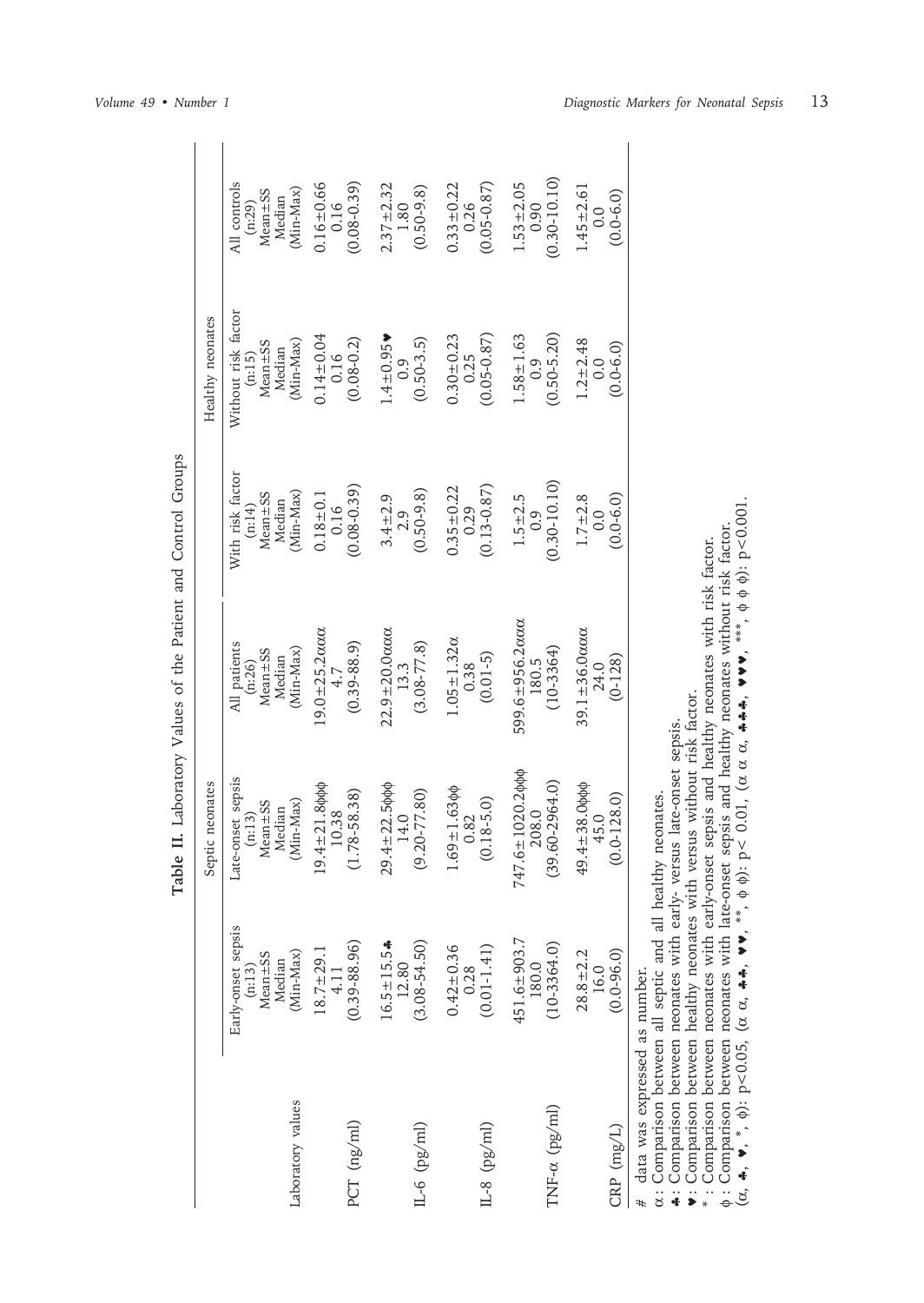|                      |               |                                                                                                                                     | During (Days 3 and 7) Treatment         |                       |                                                  |                       |  |
|----------------------|---------------|-------------------------------------------------------------------------------------------------------------------------------------|-----------------------------------------|-----------------------|--------------------------------------------------|-----------------------|--|
|                      |               | Day 0                                                                                                                               | Day 3                                   |                       | Day 7                                            |                       |  |
|                      |               | Median (Min-Max)                                                                                                                    | Median (Min-Max)                        | &p <sub>1</sub> value | Median (Min-Max)                                 | «p <sub>2</sub> value |  |
| PCT (ng/ml)          | Alive<br>Dead |                                                                                                                                     | $1.3$ (0.25-92.10)<br>9.3 (0.45-94.10)* | 0.019<br>0.008        | 92.0 $(4.83-96)$ ***<br>$0.7 (0.25 - 69.0)$      | 0.002<br>0.008        |  |
| $(L-6 (pg/ml)$       | Alive<br>Dead | 9.8 $(2.3-88.96)$<br>$2.87$ $(0.39-68.20)*$<br>$20.0$ $(4.8-77.8)$<br>$9.8$ $(3.1-18.0)*$<br>$0.57$ $(0.18-5)$<br>$0.57$ $(0.18-5)$ | $9.4$ (2.10-42.5)<br>21.9 (9.8-39.0)**  | 0.000<br>0.012        | $39.8$ $(11-54.8)***$<br>$3.7(1-23.5)$           | 0.000<br>0.008        |  |
| $IL-8 (pg/ml)$       | Alive<br>Dead |                                                                                                                                     | $0.32(0.10-1.24)$<br>$0.32(0.19-2.0)$   | 0.906<br>0.001        | $0.57$ $(0.1-5.5)*$<br>$0.19(0-5)$               | 0.066<br>0.004        |  |
| $INT-\alpha$ (pg/ml) | Alive<br>Dead | $228.0$ (101-3364)<br>52.0 (10-243)***                                                                                              | 111 (39.3-1358)<br>116 (7.9-1690)       | 0.000<br>0.008        | $3024.0$ $(154-7305)***$<br>$62.0 (3.2 - 181.0)$ | 0.008<br>0.000        |  |
| $CRP$ $(mg/L)$       | Alive<br>Dead | $24.0 (0-128)$<br>$24.0 (0-46)$                                                                                                     |                                         |                       | $56.0 (6-384)$ #<br>$10.0 (0 - 138)$             | 0.800<br>0.008        |  |
|                      |               |                                                                                                                                     |                                         |                       |                                                  |                       |  |

**Table III.** Serum PCT, IL-6, IL-8, TNF-

α, and CRP Values of Recovered and Exitus Patients Determined Before (Day 0) and

Table III. Serum PCT, IL-6, IL-8, TNF-a, and CRP Values of Recovered and Exitus Patients Determined Before (Day 0) and

| 5<br>こうし<br>l<br>$\tilde{\zeta}$<br>$\overline{\phantom{a}}$<br>25 | 【法决决】<br>- 「「水水」 「<br>ì                                                             |                    |
|--------------------------------------------------------------------|-------------------------------------------------------------------------------------|--------------------|
| $\sim$ $\sim$ $\sim$ $\sim$<br>Jay U and $Day 3$ .                 | ;<br>ļ<br>s<br>:<br>֞֩֟׆<br>֧֪֪֧֧֧֩֩֩֩֩֩֩֟֘֩֩֓֟֜֩֓֓֬֝֓֞֓֬֜֩֓֝֓֜֩֓<br>ered and exitt |                    |
| ֓                                                                  |                                                                                     | ļ<br>$\frac{1}{2}$ |



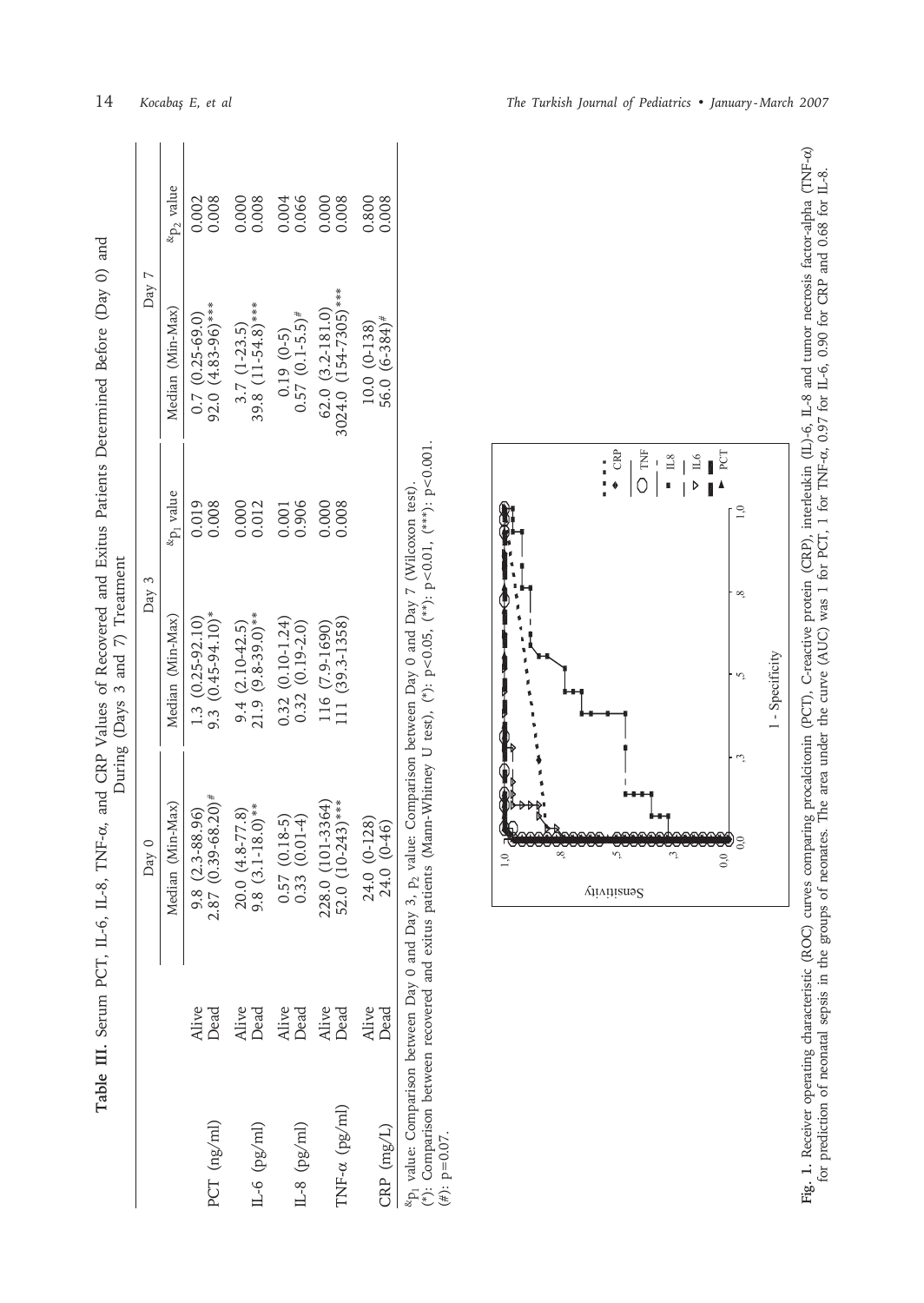| Table IV. Sensitivity, Specificity, PPV, NPV, Diagnostic Efficiency and AUC of PCT, CRP, IL-6, IL-8 and |  |  |  |  |  |
|---------------------------------------------------------------------------------------------------------|--|--|--|--|--|
| TNF-a for Neonatal Sepsis Using Optimum Cut-off Levels for Day 0, Derived from the ROC Curves           |  |  |  |  |  |

| Laboratory tests and optimum cut-off levels | Sensitivity<br>$(\%)$ | Specificity<br>$(\%)$ | <b>PPV</b><br>$(\%)$ | <b>NPV</b><br>$(\%)$ | Efficiency<br>$(\%)$ | <b>AUC</b><br>$(95\% \text{ CI})$ |
|---------------------------------------------|-----------------------|-----------------------|----------------------|----------------------|----------------------|-----------------------------------|
| $CRP \ge 10$ (mg/L)                         | 80.8                  | 100                   | 100                  | 85.2                 | 90.4                 | $0.90(0.81-1)$                    |
| $PCT \geq 0.34$ (ng/ml)                     | 100                   | 96.5                  | 96.2                 | 100                  | 98.3                 | $1(1-1)$                          |
| IL-6 $\geq$ 3.6 (pg/ml)                     | 96.2                  | 89.7                  | 86.2                 | 96.1                 | 93                   | $0.97(0.94-1)$                    |
| IL-8 $\geq$ 0.65 (pg/ml)                    | 34.6                  | 86.2                  | 69.2                 | 59.5                 | 60.4                 | $0.68$ $(0.54-0.82)$              |
| TNF- $\alpha \ge 7.5$ (pg/ml)               | 100                   | 96.6                  | 96.2                 | 96.5                 | 98.3                 | $1(0.99-1)$                       |
| CRP $\geq$ 10 and IL-6 $\geq$ 3.6           | 80.7                  | 100                   | 100                  | 85.3                 | 90.4                 |                                   |
| $CRP \ge 10$ and IL-8 $\ge 0.65$            | 34.6                  | 100                   | 100                  | 63.0                 | 67.3                 |                                   |

PPV: Positive predictive value. NPV: Negative predictive value. AUC: Area under the curve. ROC: Receiver operating characteristics.

value of serum CRP, PCT, IL-6, IL-8 and TNF-α in determining early diagnosis and prognosis of neonatal sepsis, it was established that: (a) mean serum CRP, PCT, IL-6, IL-8 and TNF-α values before treatment were significantly higher in septic neonates compared with healthy ones, (b) PCT and TNF- $\alpha$  detection had high sensitivity and specificity in the early diagnosis of neonatal sepsis, followed by IL-6, CRP and IL-8 detection, respectively, (c) serum PCT, IL-6 and TNF- $\alpha$  detection were particularly valuable in determining the efficacy of treatment and the prognosis of the disease.

While evaluating the findings obtained from this study, methodological limitations such as the small number of investigated newborns and the absence of investigations of newborns with clinical sepsis suspicion who were either bacteriologically negative or had viral infections must be taken into account. However, the findings that were obtained in this study were strengthened by the following factors: the presence of positive blood cultures in all of the septic neonates; the investigation of both the early- and late-onset neonatal septic neonates, taking both healthy newborns and newborns at risk of neonatal sepsis development as the control group; the exclusion of neonates who were either delivered by a mother that was using antibiotics or had used antibiotics before; identification of the serum levels of investigated markers before treatment and on the 3rd and 7th days of treatment; identification of the sensitivity and specificity of each marker using optimum cut-off levels at Day 0, derived from the ROC curves; and the inclusion of investigated patients consecutively among the

ones hospitalized at neonatal intensive care units and its reflection of clinical practice in these units.

Since the symptoms and findings are nonspecific, neonatal sepsis diagnosis is quite difficult. There is a great need for new diagnostic laboratory methods for the early diagnosis of the disease and the evaluation of prognosis and treatment efficacy. Hopeful findings concerning the efficacy of several acute phase reactants (CRP, PCT) and cytokines (IL-6, IL-8 and TNF- $\alpha$ ) in the early diagnosis of neonatal sepsis have been reported in recent years.

When the high mortality and serious morbidity of neonatal sepsis are taken into consideration, it is desirable for the ideal diagnostic marker to have about 100% sensitivity (infected infants have a positive test) and NPV (a negative test confidently rules out infection). To minimize unnecessary use of antibiotics in false-positive cases, a competent diagnostic marker also needs to have a reasonably high specificity (the test is negative if infection is absent) and a good PPV (infection is present when the test is positive), preferably better than 85%14,15.

Since the end of the 1980s, an acute phase reactant, CRP, has been used and investigated as a common practice for the diagnosis of neonatal sepsis. CRP is synthesized by the liver in response to, and as part of, the inflammatory response. IL-6 is the major stimulus to production of CRP, along with IL-1 and TNF-α. CRP is synthesized within six to eight hours of exposure to an infective process or tissue damage, peaks at 24 to 48 hours, and then diminishes over time as the inflammation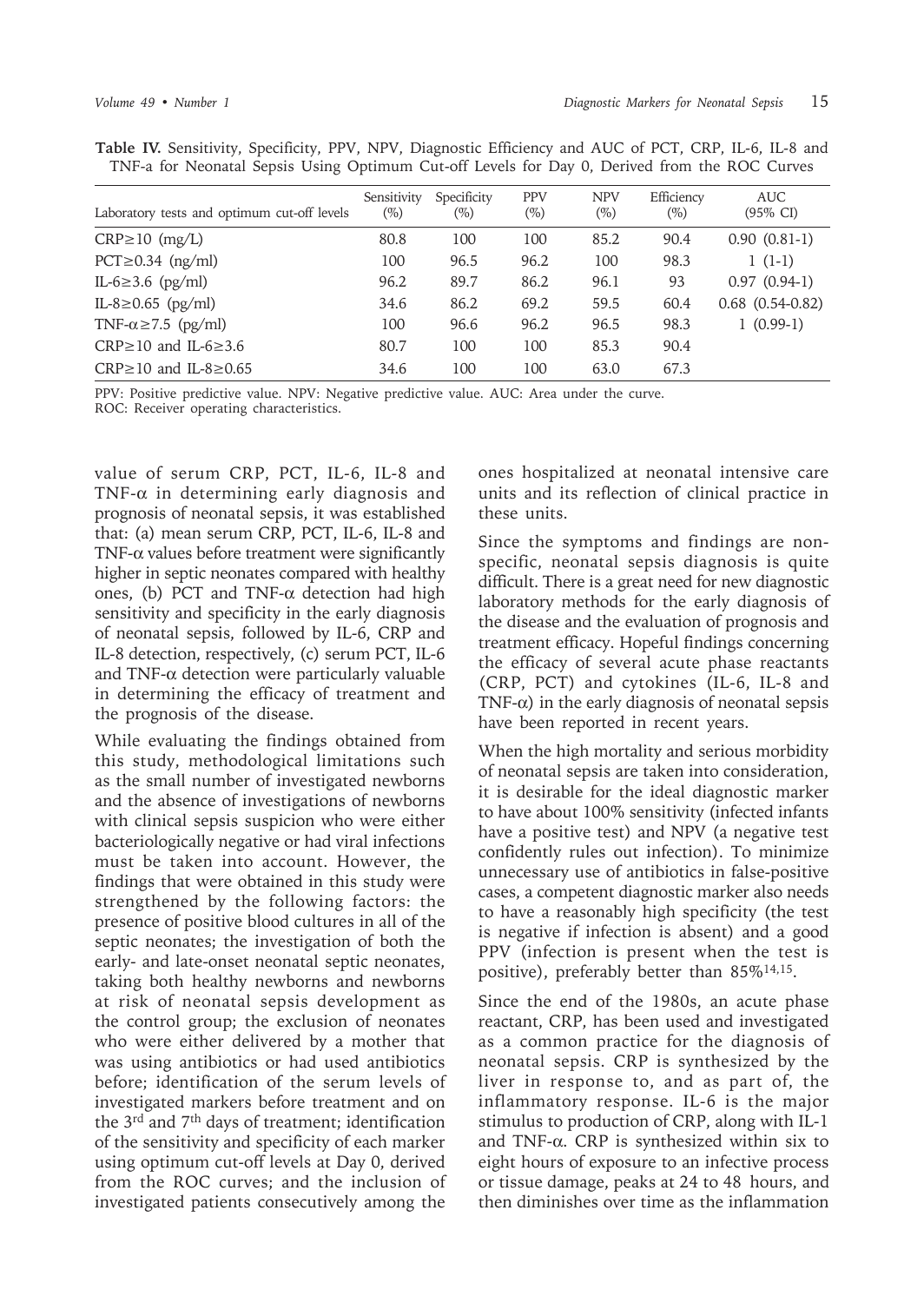resolves16,17. In variable studies using CRP ≥1 mg/dl as the cut-off value, the range of reported statistical outcomes is as follows: sensitivity 70% to 93%; specificity 41% to 98%; positive predictive accuracy 6% to 83%; and negative predictive accuracy 97% to 99%18,21. In our study,  $CRP \ge 10$  mg/L was found to be the most appropriate cut-off value by using ROC curves, and at this cut-off value, test sensitivity was 80.8%, specificity was 100%, PPV was 100%, NPV was 85.2% and AUC value was 0.90 (95%CI 0.81-1) (Table IV). The increase in the serum concentrations of CRP is rather slow during the first 12-24 hours of infection, and this may negatively affect the sensitivity of the test. In addition, increase in CRP concentrations in non-infected clinical conditions (meconium aspiration, recent vaccination, surgery, prolonged rupture of membranes, fetal distress, perinatal asphyxia, intraventricular hemorrhage) are thought to affect the specificity of the test $14,18$ . However, we found no significant difference in mean serum CRP values between neonates with perinatal risk factors (Group IIa) and neonates with no perinatal risk factors (Group IIb) and between neonates with early-onset neonatal sepsis (Group Ia) and neonates with risk factors (Group IIa) in our study. This suggests that the presence of perinatal risk factors other than infection does not affect the diagnostic value of CRP. However, low test sensitivity and low NPV values for CRP in both our study and other studies have led us to think that this test alone will not be sufficient in the early diagnosis of neonatal sepsis. In our study, we observed that a combination of CRP with IL-6 or IL-8 did not change this result.

Another acute phase marker, PCT, has been intensively investigated for its diagnostic role in neonatal sepsis since the mid 1990s. It has been reported that serum concentrations of PCT begin to rise four hours after exposure to the bacterial endotoxin, peak at six to eight hours, and remain elevated for at least 24 hours<sup>22</sup>. A preliminary molecule of the calcitonin hormone, PCT is a 116 amino-acid polypeptide with a molecular weight of 14.5 kDa. While it is at undetectable levels in the blood of healthy people, the concentrations of PCT in the blood increase in relation to the intensity of inflammatory reaction due to infection in septic patients without causing

any rise in calcitonin. PCT is synthesized in the liver and induced by similar means with acute phase reactants such as CRP. In fact, it has been shown that a great amount of PCT is produced in human liver cells after TNF- $\alpha$ and IL-6 stimulation<sup>23</sup>. The PCT level remains continuously high despite a decrease in TNF-α and IL-6 levels in parallel with the severity of the ongoing infection. In many studies, PCT sensitivity in the early diagnosis of neonatal sepsis was found to be 83-100% while the specificity was 70-100%25-28. In these studies, it has been suggested that PCT is a more powerful diagnostic marker then CRP in early diagnosis of sepsis, and it is a convenient diagnostic test in both early- and late-onset neonatal sepsis since it responds to a suitable stimulus at an earlier stage than CRP. However, in some of the studies it was reported that PCT is not a better marker than CRP in the early diagnosis of neonatal sepsis29-31. In these studies, it was reported that serum PCT levels had also increased in non-infected neonates with either perinatal asphyxia, intracranial hemorrhage, pneumothorax, or after resuscitation, and these conditions had negatively affected the specificity of PCT. Physiological alterations seen in serum PCT levels during the first 48 hours after birth and the effect of prenatal, intranatal and postnatal antibiotic application on serum PCT levels have been functioning as a confounder of the relation between PCT and infection. In addition, lack of correction for reference ranges for neonatal PCT values may also have influenced the outcome of PCT as a marker for bacterial infection. In their study, Chiesa et al.<sup>32</sup> reported that a serum PCT rise caused by perinatal events other than infection was smaller than the PCT response against infection. In our study, it was detected that mean serum PCT levels in septic neonates were significantly higher compared with healthy neonates, and when PCT  $\geq 0.34$  ng/ml was taken as the cut-off value, the sensitivity of PCT in the diagnosis of neonatal sepsis was 100%, specificity was 96.5%, PPV was 96.2% and NPV was 100%. With these findings, it was seen that that diagnostic value of PCT is excellent and better than CRP. Significantly higher mean serum PCT values of infants with early-onset neonatal sepsis than of the healthy infants with risk factors, and, on the other hand, the absence of significant differences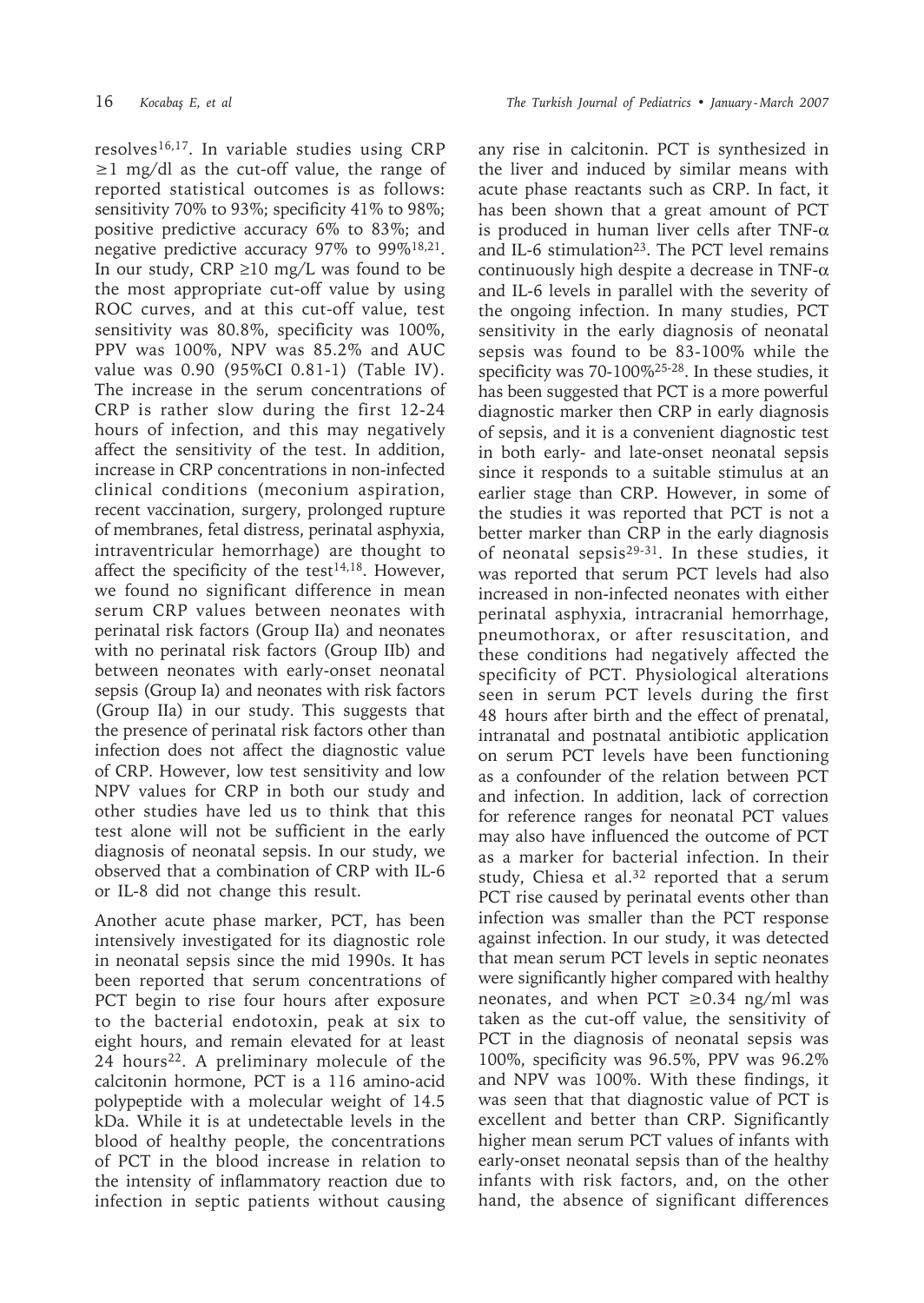*Volume 49 • Number 1 Diagnostic Markers for Neonatal Sepsis* 17

between the mean serum PCT values of healthy neonates with and without risk factors, lead us to believe that the effect of perinatal events other than infection on the concentrations of PCT is not at an advanced level.

The concentrations of some proinflammatory cytokines, especially TNF-α, IL-6 and IL-8, in systemic circulation were reported to increase in severe infections and septic shock<sup>33</sup>. TNF-α and IL-6 production occurs before PCT synthesis in bacterial infections. The presence of bacteria or bacterial endotoxin causes cytokine secretion by variable cell types, particularly by the mononuclear cells. Alterations in concentrations of these proteins and cytokines, peculiar to the acute inflammation phase, have been used as diagnostic indicators of bacterial infection<sup>34</sup>. However, methodological difficulties in detecting cytokines, the absence of their routine usage in all centers and the increase in cytokines in all non-specific infections and in shock have limited their use in daily practice.

Interleukin-6 is an important cytokine of the early host response to infection. Its concentration increases sharply after exposure to bacterial products and precedes the increase in CRP. In the studies, IL-6 has been reported to have the highest sensitivity (89%) and NPV (91%) at the onset of infection, compared with other biochemical markers14,35. However, it has a very short half-life, and the concentrations fall precipitously with treatment and become undetectable in most infected patients within 24 hours. The sensitivity is therefore reduced to a much lower concentration at 24 and 48 hours (67% and 58%, respectively)<sup>14</sup>. IL-6 can be considered as an early and sensitive marker of neonatal infection. In addition, it has been reported that IL-6 levels show natural fluctuations immediately after the postnatal period just as PCT does, and its serum levels are affected by gestational age and by perinatal complications other than infection. This situation affects the sensitivity and the specificity of the test<sup>36</sup>. The combination of IL-6 (early and sensitive marker) with CRP (late and specific marker) has been reported to have a better sensitivity than either marker alone14,35,37. In our study, it was observed that mean serum IL-6 levels of septic neonates were significantly higher than of the healthy ones. However, patients with early-onset neonatal

sepsis when compared with patients with lateonset neonatal sepsis, and healthy neonates with risk factors when compared with healthy neonates without risk factors, had lower IL-6 values. We thought that these findings might be due to natural fluctuations immediately after the postnatal period of IL-6 and serious effects of perinatal complications other than infection on the IL-6 levels. When IL-6  $\geq$ 3.6 pg/ml is considered as the cut-off value, sensitivity is 96.2%, specificity is 89.7%, PPV is 86.2% and NPV is 96.1%. In addition, it was detected that the combination of the test with CRP did not make a significant contribution to the accuracy of the test. These findings suggest that IL-6 is an important marker in the diagnosis of neonatal sepsis.

Interleukin-8 is a cytokine that has a role in the release, activation and chemotaxis of neutrophils. Serum IL-8 level has been reported to increase both in early- and lateonset neonatal sepsis and to have a sensitivity of about 80–91% and a specificity of about 76–100%38-40. The diagnostic accuracy is further enhanced by simultaneous measurement of CRP. TNF- $\alpha$  is an important mediator that has a role in the pathogenesis of sepsis and septic shock. In the studies, the sensitivity of the test was reported to range between 73% and 88% while the specificity ranged between 43% and 94%14,41,42. In our study, it was detected that baseline mean serum IL-8 and TNF-α levels were significantly higher in septic neonates than in the healthy ones, and that there was no significant difference between the mean serum IL-8 and TNF- $\alpha$  levels of neonates with earlyonset versus late-onset sepsis. Furthermore, the presence or absence of perinatal risk factors did not affect mean serum levels of these cytokines in healthy neonates. When a cut-off value of IL-8  $\geq$ 0.65 pg/ml is used, the diagnostic sensitivity, specificity, PPV and NPV of IL-8 are 34.6%, 86.2%, 69.2% and 59.5%, respectively. On the other hand, when a cutoff value of TNF- $\alpha \ge 7.5$  pg/ml is used, the diagnostic sensitivity, specificity, PPV and NPV of TNF-α are 100%, 96.6%, 96.2% and 96.5%, respectively. These findings have shown that IL-8 does not have the characteristics of a good diagnostic test but TNF- $\alpha$  has characteristics of a diagnostic test as powerful as those of PCT. When TNF- $\alpha$  is thought of as the most potent inducer of PCT, the two are expected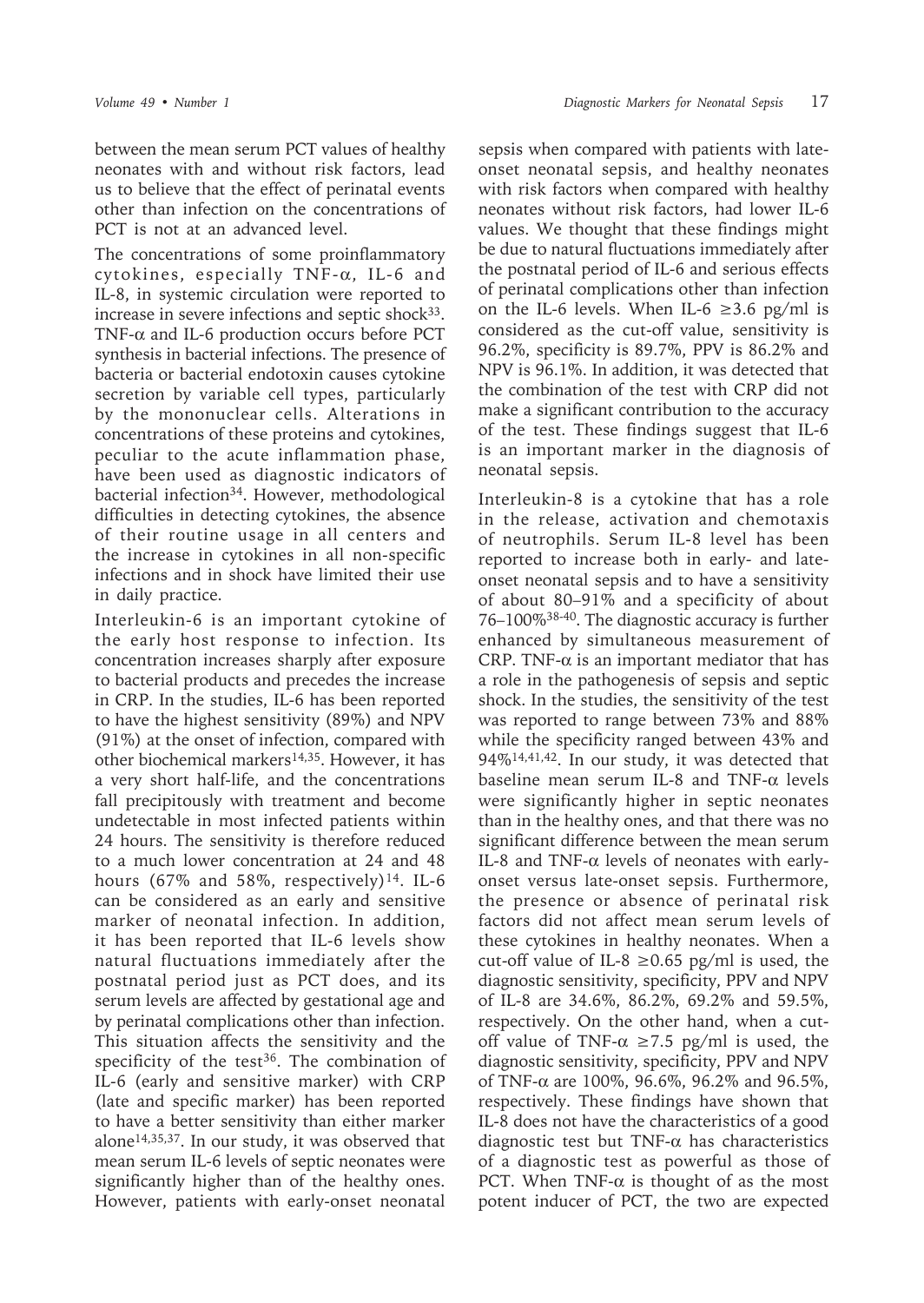to have similar specificity and sensitivity. Our findings suggest that TNF- $\alpha$  is as nearly a perfect marker as PCT and more sensitive and specific then CRP, IL-6 and IL-8 in the diagnosis and differentiation of neonatal sepsis. Similar results have been obtained in many of the published studies<sup>41-44</sup>.

Another characteristic of the markers that are used in the diagnosis of neonatal sepsis is that it gives information about the prognosis of the disease and helps in coming to a decision as to whether to stop or continue antibiotic treatment. In our study, when blood samples obtained before treatment (Day 0) and on the  $3<sup>rd</sup>$  (Day 3) and 7<sup>th</sup> days (Day 7) of treatment both from patients recovered and from those who died were compared, it was observed that mean serum PCT, IL-6, IL-8 and TNF-α values significantly decreased in recovered patients during the treatment. On the other hand, mean serum CRP, PCT, IL-6 and TNF- $\alpha$  values were detected to significantly increase in the exitus patients. With these findings, it is observed that PCT, IL-6 and TNF-α are quite useful markers in determining the prognosis of the disease and treatment efficacy, while CRP and IL-8 do not have similar efficacy. Similar results have been obtained in many studies<sup>35,45-47</sup>. In contrast to the results of some studies $46-49$ , we found that pretreatment mean serum values of IL-6 and TNF- $\alpha$  were significantly lower in patients who died than in patients who recovered. We thought that presence of excessive antiinflammatory response might explain this result<sup>6,50</sup>. However, since we did not measure serum values of antiinflammatory mediators (IL-4, IL-10) in this study, we could not reach a precise conclusion.

Reports in the literature on the use of CRP, PCT, IL-6, IL-8 and TNF- $\alpha$  as early markers of neonatal sepsis are contradictory. Variations in study design, definition of neonatal sepsis, number and characteristics of enrolled subjects (wide-ranging differences in postnatal age, gestational age and risk factors), cut-off points of the markers, methods of laboratory measurement, data analysis and reporting of results lead to difficulties in comparing studies. In particular, the predominance of studies at single medical centers with small sample sizes makes it difficult to apply the tests in clinical decision making $51,52$ . Thus, it is often difficult to formulate a definitive opinion on the clinical usefulness of infection markers from the published reports.

In conclusion, in this prospective study, PCT and TNF- $\alpha$  proved to be the best indicators of early- and late-onset neonatal sepsis. It was also determined that these markers are valuable in following the efficacy of the treatment and determining the prognosis of the disease. However, it is thought that these findings need to be confirmed by means of future studies examining different categories of infections and larger number of neonates using rigorous methods to give clinicians firmer recommendations.

#### **REFERENCES**

- 1. Remington JS, Klein JO. Current concepts of infections of the fetus and newborn infant. In: Remington JS, Klein JO (eds). Infectious Diseases of the Fetus and Newborn Infant. Philadelphia: Saunders; 1995: 1-19.
- 2. Osrin D, Vergnano S, Costello A. Serious bacterial infections in newborn infants in developing countries. Curr Opin Infect Dis 2004; 17: 217-224.
- 3. Gerdes JS. Diagnosis and management of bacterial infections in the neonate. Pediatr Clin North Am 2004; 51: 939-959.
- 4. Hammerschlag MR, Klein JO, Herschel M, et al. Patterns of use of antibiotics in two newborn nurseries. N Engl J Med 1988; 235: 1268-1269.
- 5. Philip AG, Hewitt JR. Early diagnosis of neonatal sepsis. Pediatrics 1980; 65: 1036-1041.
- 6. Ng PC. Diagnostic markers of infection in neonates. Arch Dis Child Fetal Neonatal Ed 2004; 89: F229-F235.
- 7. Rodwel RL, Leslie AL, Tudehope DI. Early diagnosis of neonatal sepsis using a hematologic scoring system. J Pediatr 1988; 112: 761-767.
- 8. Töllner U. Early dagnosis of septicemia in newborn. Clinical studies and sepsis score. Eur J Pediatr 1982; 138: 331-337.
- 9. King JC Jr, Berman ED, Wright PF. Evaluation of fever in infants less than 8 weeks old. South Med J 1987; 80: 948-952.
- 10. Meisner M. PCT, Procalcitonin A New, Innovative Infection Parameter. Berlin: Brahms-Diagnostica; 1996.
- 11. Prince WS, Harder KJ, Saks S, Reed BR, Chen A. ELISA for quantitation of tumor necrosis factor-alpha in serum. J Pharm Biomed Anal 1987; 5: 793-796.
- 12. McNeil BJ, Keller E, Adelstein SJ. Primer on certain elements of medical decision making. N Engl J Med 1975; 293: 211-215.
- 13. Hanley JA, McNeil BJ. A method of comparing the areas under receiver operating characteristic curves derived from the same cases. Radiology 1983; 148: 839-848.
- 14. Ng PC, Cheng SH, Chui KM, et al. Diagnosis of late onset neonatal sepsis with cytokines, adhesion molecules, and C-reactive protein in preterm very low birthweight infants. Arch Dis Child Fetal Neonatal Ed 1997; 77: F221-F227.
- 15. Ng PC, Li K, Wong RP, et al. Neutrophil CD64 expression: a sensitive diagnostic marker for late-onset nosocomial infection in very low birthweight infants. Pediatr Res 2002; 51: 296-303.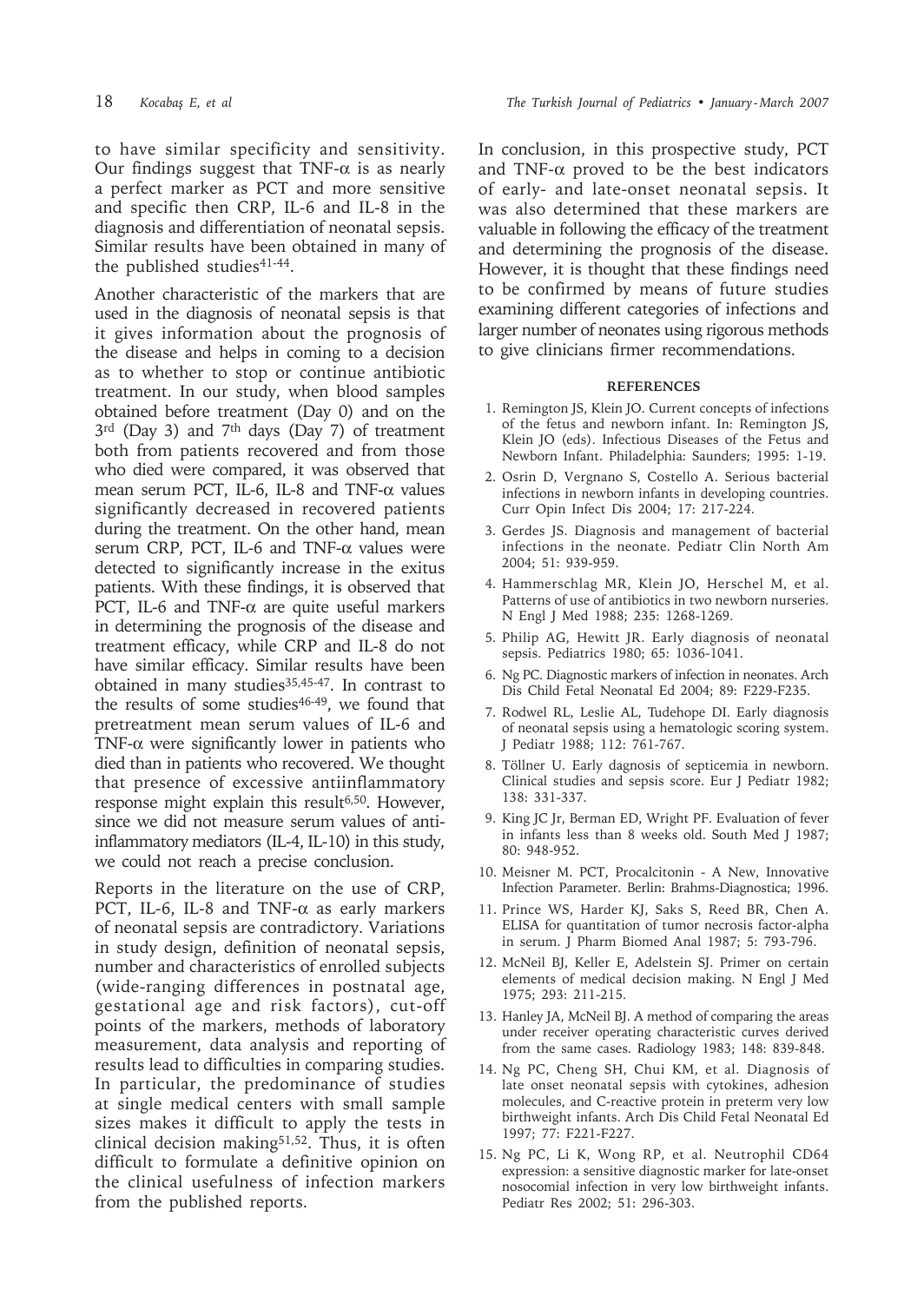- 16. Gabay C, Kushner I. Mechanisms of disease: acutephase proteins and other systemic responses to inflammation. N Engl J Med 1999; 340: 448-454.
- 17. Gallou S, Kushner I. C-reactive protein and acute phase response. Adv Intern Med 1992; 37: 313-336.
- 18. Çaksen H, Kurtoglu S, Hallaç IK, Üstünbaş HB, Uzun K, Kılıç H. The relationship between scoring systems and cytokine levels in neonatal sepsis. Ann Acad Med Singapore 2003; 32: 418-420.
- 19. Russell G, Smyth A, Cooke R. Receiver operating characteristic curves for comparision of serial neutrophil band forms and C-reactive protein in neonates at risk for infection. Arch Dis Child 1993; 67: 808-812.
- 20. Benitz W, Han M, Madan A, et al. Serial serum Creactive protein levels in the diagnosis of neonatal infection. Pediatrics 1998; 102: E41.
- 21. Chiesa C, Pellegrini G, Penero A, et al. C-reactive protein, interleukin-6 and procalcitonin in the immediate postnatal period: influence of illness severity, risk status, antenatal and perinatal complications, and infection. Clin Chem 2003; 49: 51-59.
- 22. Dandona P, Nix D, Wilson MF, et al. Procalcitonin increase after endotoxin injection in normal subjects. J Clin Endocrinol Metab 1994; 79: 605-608.
- 23. van Rossum AM, Wulkan RW, Oudesluys-Murphy AM. Procalcitonin as an early marker of infection in neonates and children. Lancet Infect Dis 2004; 4: 620-630.
- 24. Nijsten MW, Olinga P, The TH, et al. Procalcitonin behaves as a fast responding acute phase protein in vivo and in vitro. Crit Care Med 2000; 28: 458-461.
- 25. Gendrel D, Raymond J, Coste J, et al. Comparion of procalcitonin with C-reactive protein, interleukin-6 and interferon-alpha for differentiation of bacterial vs. viral infections. Pediatr Infect Dis 1999; 18: 875-881.
- 26. Hatherill M, Tibby SM, Sykes K, Turner C, Murdoch IA. Diagnostic marker of infection: comparison of procalcitonin with C-reactive protein and leucocyte count. Arch Dis Child 1999; 81: 417-421.
- 27. Prat C, Dominguez J, Rodrigo C, et al. Use of quantitative and semiquantitative procalcitonin measurement to identify children with sepsis and meningitis. Eur J Clin Microbiol Infect Dis 2004; 23: 136-138.
- 28. Simon L, Gauvin F, Amre DK, Saint-Louis P, Lacroix J. Serum procalcitonin and C-reactive protein levels as markers of bacterial infection: a systematic review and meta-analysis. CID 2004; 39: 206-217.
- 29. Monneret G, Labaune JM, Isaac C, Bienvenu F, Putet G, Bienvenu J. Procalcitonin and C-reactive protein levels in neonatal infections. Acta Paediatr 1997; 86: 209-212.
- 30. Lapillonne A, Basson E, Monneret G, Bienvenu J, Salle BL. Lack of specificity of procalcitonin for sepsis diagnosis in premature infants. Lancet 1998; 351: 1211-1212.
- 31. Janota J, Stranak Z, Belohlavkova S, Mudra K, Simak J. Postnatal increase of procalcitonin in premature newborns is enhanced by chorioamnionitis and neonatal sepsis. Eur J Clin Invest 2001; 31: 978-983.
- 32. Chiesa C, Panero A, Rossi N, et al. Reliability of procalcitonin concentrations for the diagnosis of sepsis in critically ill neonates. Clin Infect Dis 1998; 26: 664-672.
- 33. Saez-Llorens X, Lagrutta F. The acute phase host reaction during bacterial infection and its clinical impact in children. Pediatr Infect Dis J 1993; 12: 83-87.
- 34. Urbach J, Shapira I, Branski D, Berliner S. Acute phase response in the diagnosis of bacterial infections in children. Pediatr Infect Dis J 2004; 23: 159-160.
- 35. Messer J, Eyer D, Donato L, et al. Evaluation of interleukin-6 and soluble receptors of tumor necrosis factor for early diagnosis of neonatal infection. J Pediatr 1996; 129: 574-580.
- 36. Chiesa C, Signore F, Assumma M, et al. Serial measurement of C-reactive protein and interleukin-6 in the immediate postnatal period: reference intervals and analysis of maternal and perinatal confounders. Clin Chem 2001; 47: 1016-1022.
- 37. Doellner H, Arntzen KJ, Haereid PE, et al. Interleukin-6 concentrations in neonates evaluated for sepsis. J Pediatr 1998; 132: 295-299.
- 38. Franz AR, Steinbach G, Kron M, et al. Reduction of unnecessary antibiotic therapy in newborn infants using interleukin-8 and C-reactive protein as markers of bacterial infections. Pediatrics 1999; 104: 447-453.
- 39. Franz AR, Steinbach G, Kron M, et al. Interleukin-8: a valuable tool to restrict antibiotic therapy in newborn infants. Acta Paediatr 2001; 90: 1025-1032.
- 40. Nupponen I, Andersson S, Jorvenpaa AL, et al. Neutrophil CD 11b expression and circulating interleukin-8 as diagnostic markers for early-onset neonatal sepsis. Pediatrics 2001; 108: E12-17.
- 41. Silveira RC, Procianoy RS. Evaluation of interleukin-6, tumor necrosis factor alpha and interleukin-1 beta for early diagnosis of neonatal sepsis. Acta Paediatr 1999; 88: 647-650.
- 42. deBonte ES, Martens A, vanRaan J, et al. Diagnostic value of tumor necrosis factor alpha (TNF alpha) and interleukin-6 (IL-6) in newborn sepsis. Acta Paediatr 1994; 83: 696-699.
- 43. Atıcı A, Satar M, Çetiner S, Yaman A. Serum tumor necrosis factor alpha in neonatal sepsis. Am J Perinatol 1994; 14: 401-404.
- 44. Girardin EP, Berner ME, Gran GE, Paunier I. Serum tumor necrosis factor in newborns at risk for infections. Eur J Pediatr 1990; 149: 645-647.
- 45. Oberhoffer M, Vogelsang H, Russwurm S, et al. Outcome prediction by traditional and new markers of inflammation in patients with sepsis. Clin Chem Lab Med 1999; 37: 363-368.
- 46. Casado-Flores J, Blanco-Quiros A, Asensio J, et al. Serum procalcitonin in children with suspected sepsis: a comparison with C-reactive protein and neutrophil count. Pediatr Crit Care Med 2003; 4: 190-195.
- 47. Athan F, Akagündüz B, Genel F, Bak M, Can D. Procalcitonin: a marker of neonatal sepsis. J Trop Pediatr 2002; 48: 10-14.
- 48. Van der Kaay DC, De Kleijn ED, De Rijke YB, Hop WC, De Groot R, Hazelzet JA. Procalcitonin as a prognostic marker in meningococcal disease. Intensive Care Med 2002; 28: 1606-1612.
- 49. Harbarth S, Holeckova K, Froidevaux C, et al. Diagnostic value of procalcitonin, interleukin-6, and interleukin-8 in critically ill patients admitted with suspected sepsis. Am J Respir Crit Care Med 2001; 164: 396-402.